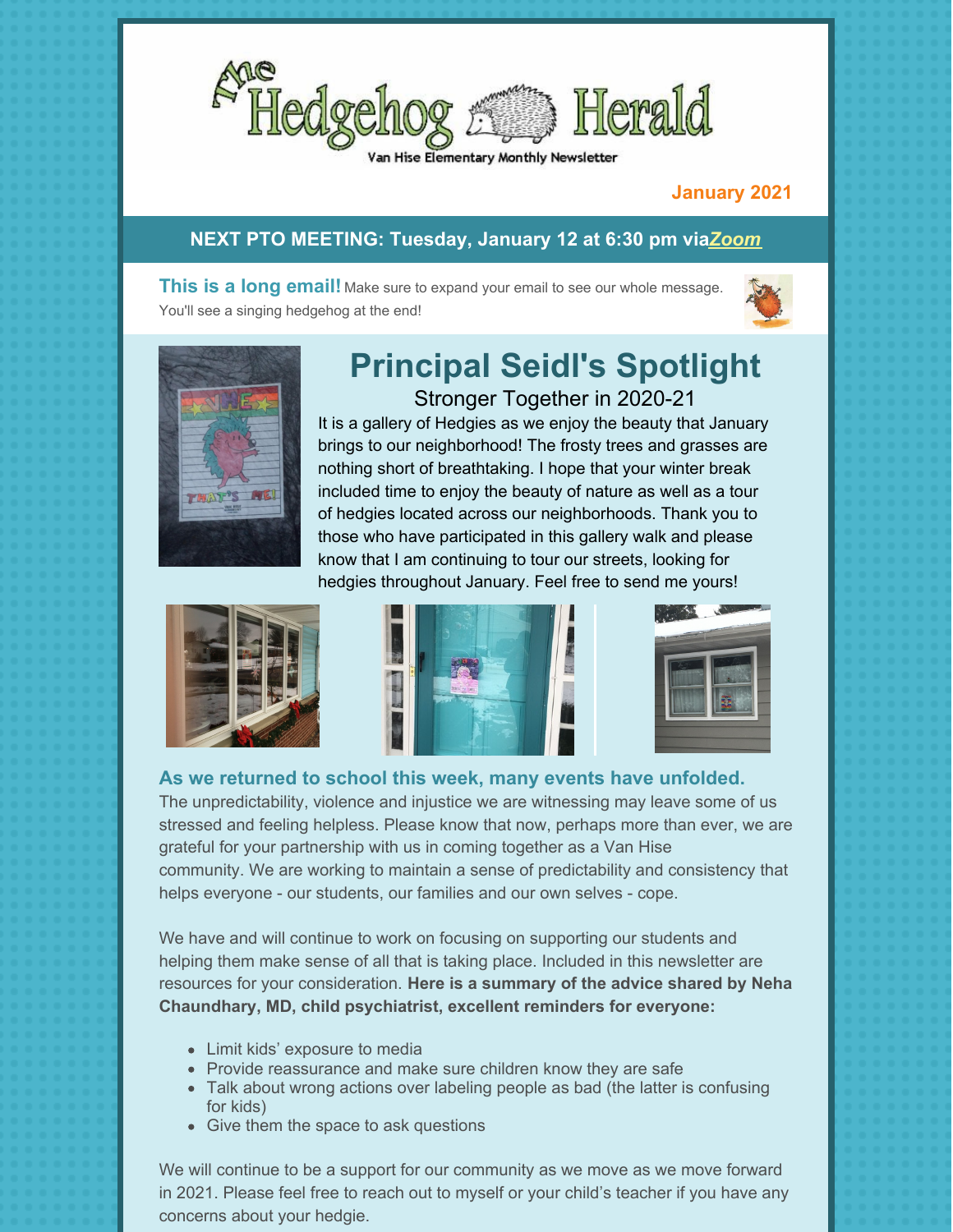#### **In addition to the National events, we have also been working on reentry planning as we came to the new calendar year.**

Earlier today we learned that Dr. Jenkins announced that **our district is remaining virtual for the start of Quarter 3.** Please know that at Van Hise, a re-entry team was developed prior to winter break with teachers and staff across the school, and our planning has been and will continue to be ongoing. This team uses district resources to guide our school in preparing for students' return. We will continue to meet to support the learning and growth of all of our hedgies - virtual or in-person!

#### **Understandably, there are many questions that we all hold about returning to school.**

In today's annoucement from MMSD Superintendent Dr. Jenkins, we learned that all grade levels will continue with virtual learning as we start the 3rd quarter. We will continue to work with district and community health experts to inform our re-entry plan when it is deemed safe to return in-person.

The upcoming January PTO meeting on **Tuesday, January 12 at 6:30 PM (Join Zoom Meeting)** will be devoted to sharing what current [information](https://us02web.zoom.us/j/86956046342?pwd=ZEc2L08vcG9QeWFDdHZLeTBwU0Nzdz09) I have and receiving your questions, concerns and feedback. Many of the details are under development but I welcome the opportunity to hear your thoughts as we move forward with our unprecedented 2020-21 school year and all that it brings!

Additionally, MMSD will hold a Facebook Livestream on **January 14, from 6:00 to 7:00 p.m.** to answer your questions. Members of their health expert advisory panel will be on hand to share insights and answer questions. To participate in the livestream, you can follow this link: *MMSD 3rd Quarter Facebook [Livestream](http://track.spe.schoolmessenger.com/f/a/8NDzMzTusRBI3lLVDDc5xg~~/AAAAAQA~/RgRh2ZleP0QYaHR0cHM6Ly9mYi5tZS9lL0dxSGY3SGN0VwdzY2hvb2xtQgpf9t5l-F8Ek1FBUhBlY3VzaWNAZ21haWwuY29tWAQAAAAB)*.

#### **We are quickly approaching the mid-way point of this school year.**

In addition to re-entry planning, this is a time when our **teachers have been working to share feedback with families about their child's learning and progress towards grade level expectations.** In typical years, you would receive a report card with performance indicators to report your child's progress. This year, we are shifting our report card format to share a narrative with you and your child to offer feedback that celebrates their learning and growth. The report card narrative will share celebrations of specific learning and growth in the areas of literacy and math. We believe that during this time of virtual learning it is essential that we take the time to celebrate all that students engage in and the progress they are making!

The **report cards will be mailed to all families on February 8th.** Upon receiving the report card, please take this as an opportunity to celebrate with your child, wherever they are in their learning journey. Read the narrative that teachers have written with your child and acknowledge the effort and growth they are making as a learner this year. They need all of us to be positive and supportive right now.

In an effort to continue our partnership with you, we want you to feel informed and connected to your child's learning experience. Please contact your child's teacher if you would like to schedule a conference to further discuss your child's learning and development this year.

In closing, I would like to thank you for your continued support for myself and our staff in these challenging times. Please know that as the Principal of Van Hise Elementary I am committed to supporting the health and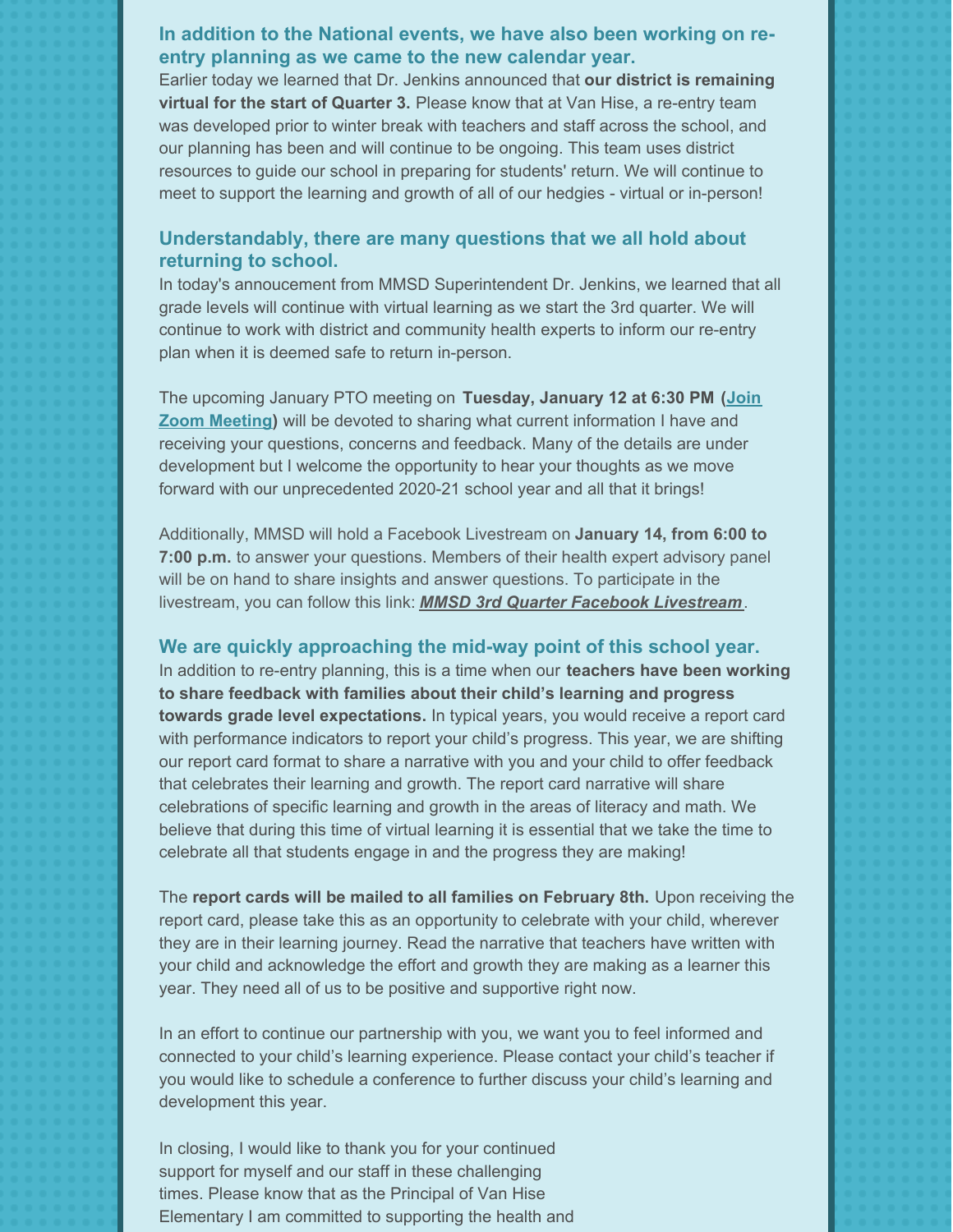safety of each and every one of our students, families, staff, and community members as we move forward in 2021. Feel free to reach out at any time. **Respectfully, Mary**



# Events at a Glance | JANUARY

# **ALL YEAR**

**Please reach out if your family needs assistance.**

**Rachael Nachtwey,** Social Worker **[rlnachtwey@madison.k12.wi.us](mailto:rlnachtwey@madison.k12.wi.us)**

# **JANUARY 14**

**PARENT EMPOWERMENT GROUP:** Families with children who experience learning challenges

> 6:30 - 7:30 pm Zoom link *[HERE](https://zoom.us/j/97186141188#success)*

# **JANUARY 12**

**PTO MEETING via Zoom**

6:30 - 7:30 pm Zoom link *[HERE](https://us02web.zoom.us/j/86956046342?pwd=ZEc2L08vcG9QeWFDdHZLeTBwU0Nzdz09)*

# **JANUARY 15**

**KINDERGARTEN MATERIALS PICKUP**

11-1:00 pm & 4-6:00 pm VHE Parking Lot

## **JANUARY 20**

**GRADES 1-5 MATERIALS PICKUP**

11-1:00 pm & 4-6:00 pm VHE Parking Lot

# **JANUARY 21**

**PARENT EMPOWERMENT GROUP:** Families with black and/or brown children

> 6:30 - 7:30 pm Zoom link *[HERE](https://zoom.us/j/91012527454#success)*

## **A Word of Thanks**

We have two things specifically to thank you for. First, through the help of our PTO reps, teachers received an outpouring of generous gifts from classroom communities at the close of the 2nd Quarter. Thank you to all families who were able to contribute and also to all families who continue to support our teachers and staff through their time and continued support.

We also want to thank all those families who have contributed donated items to our dropbox. The outpouring of donations has been tremendous. A large load of items has already been delivered to families by or Social Worker, Rachael Nachtwey. We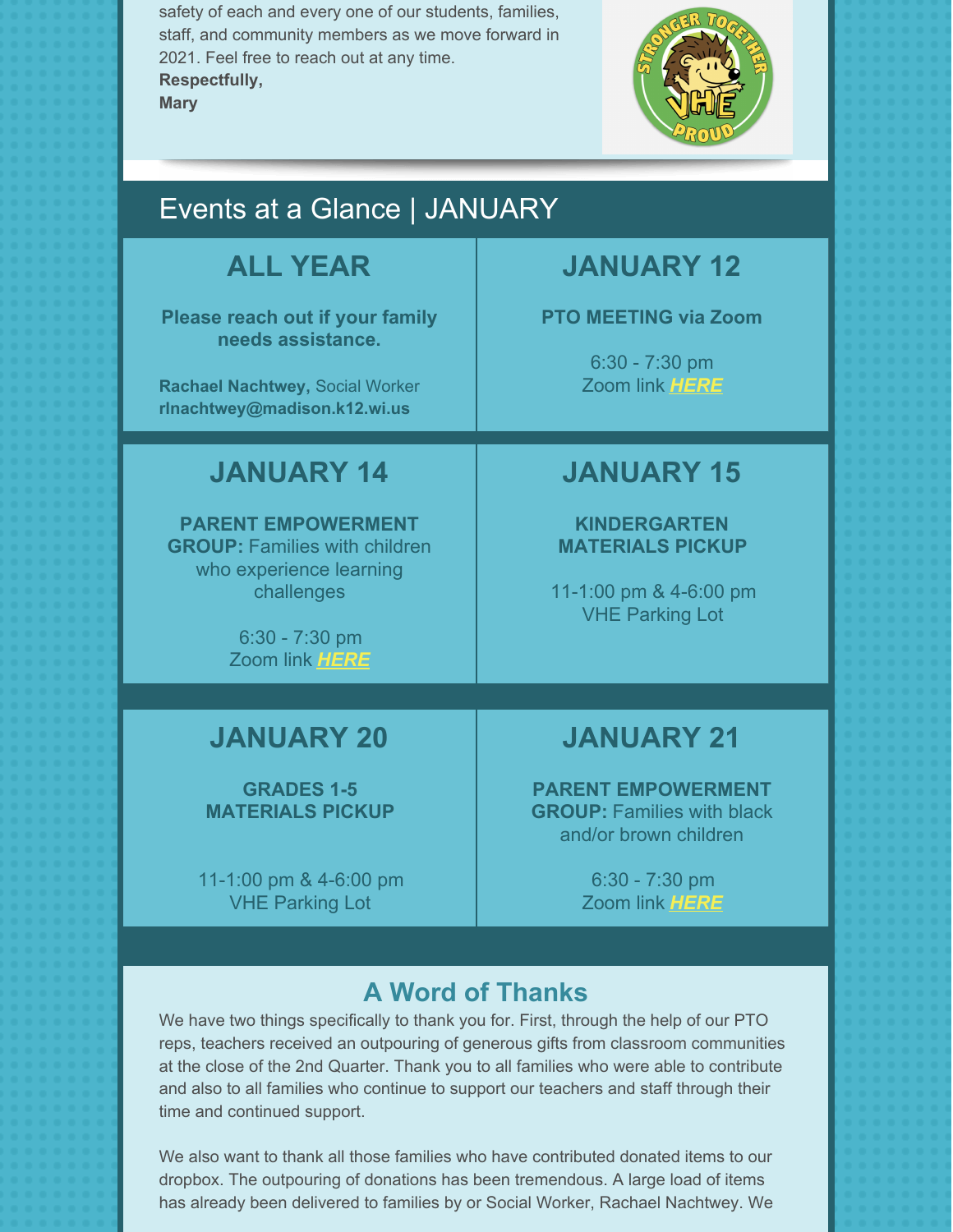will continue to pass donations on to Ms. Nachtwey as they arrive.

NASP<sup>:03</sup> **NATIONAL ASSOCIATION OF School Psychologists** 

# **Talking to Children About Violence: Tips for Parents and Educators**

Families and school personnel play a critical role in helping to reestablish a sense of normalcy and security for children after an act of violence occurs. Follow these key reminders and visit www.nasponline.org/children-and-violence to learn more.

## **Reaffirm Safety**

Emphasize that schools are very safe. Let children speak about their feelings and validate all reactions to the event. Support the appropriate expression of their feelings and help to put them in perspective.

## **Make Time to Talk**

Let children's questions guide the information provided. Be patient and look for clues that a child wants to talk. Young children may need concrete activities (e.g., imaginative play) and some older children may prefer writing or playing music.

## **Keep Explanations Developmentally Appropriate**



#### **Early Elementary**

Provide simple information balanced by assurance of safety.

#### **Upper Elementary & Early Middle**

Answer questions and assist in separating reality from fantasy.

#### **Upper Middle** & High

Emphasize student role in safety & how to access support.



## **Review Safety Procedures**

Help children identify one adult at school and in the community that they can go to if they feel threatened or at risk. Review procedures and safeguards in school and home settings.

## **Observe Children's Emotional State**

Some will not express themselves verbally but changes in behavior, appetite, or sleep patterns can indicate anxiety or stress. Seek help from a mental health professional for those with more intense reactions.

**Maintain a Normal Routine** Keep a regular schedule to assure and promote physical and mental health. Encourage maintenance of school work and extracurricular activities but do not push

children if they seem overwhelmed. Limit TV exposure.

For additional guidance, visit www.nasponline.org/safety-and-crisis. © 2017 National Association of School Psychologists www.nasponline.org

## **Resources for supporting students:**

- How to Talk to Kids about Violence at Capitol Denver Post article Advice above provided by child psychiatrist Neha Chaudhary, MD
- When Bad Things Are Happening When news breaks of disaster or violence, your students may want to discuss a crisis as it unfolds. Here's how. -**Teaching Tolerance**
- How to talk to children about difficult news from the APA https://www.apa.org/helpcenter/talking-to-children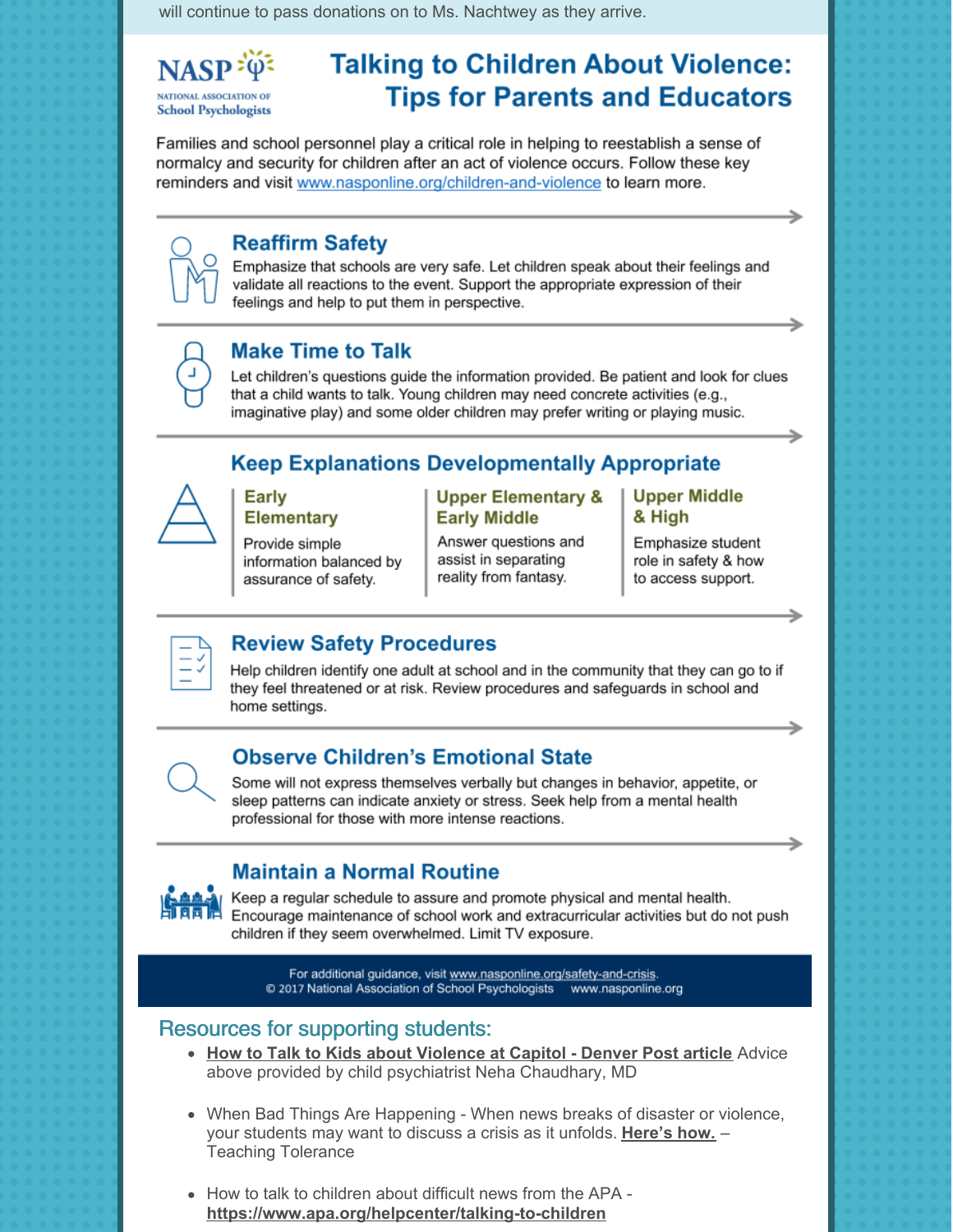NPR - **What To Say To Kids [When](https://www.npr.org/2019/04/24/716704917/when-the-news-is-scary-what-to-say-to-kids) The News Is Scary** – Jan 2020



# **Materials Pick Up**

**WHERE: VHE parking lot, 246 Segoe Rd.**

Items will be ready for pick up in our parking lot. Note that we have a 11- 1:00 slot for pick up as well as a 4-6:00 slot to accommodate more families.

> **Friday, January 15: Kindergarten Wednesday, January 20: Grades 1-5**.

> > **11 - 1:00 pm AND 4 - 6:00 pm**



# **Parent Empowerment Group Meetings**

Please join Principal Seidl for this month's parent empowerment groups. This month we will include a discussion on re-entry planning and supporting success for all of our hedgies in the new year!

## **FAMILY CONNECTIONS**

**Purpose:** To connect VHE families with children who experience learning challenges - students may have an Individual Education Plan and/or diagnosed learning obstacle such as dyslexia/dysgraphia, etc. Bringing families together to discuss successes, challenges, hopes, goals and to exchange ideas. A safe and comfortable place where frank and honest discussions can take place and are encouraged.

**When:** January 14, 2021, 6:30-7:30 (**Join Zoom [Meeting](https://zoom.us/j/97186141188)**)

### **FAMILY EMPOWERMENT**

**Purpose:** To connect VHE families with black and/or brown children to:

- lift voices for historically marginalized students
- foster a sense of belonging and community
- exercise a commitment to racial justice

For our kids...

#### **When:** January 21, 6:30-7:30 (**Join Zoom [Meeting](https://zoom.us/j/91012527454)**)



## **LET US KNOW IF WE CAN HELP**

We know some families in our community have urgent needs. The PTO has resources to help you. By working through our school Social Worker, family needs are kept private and confidential. Please be in touch with Ms. Nachtwey if your family needs assistance of any kind during these difficult times.